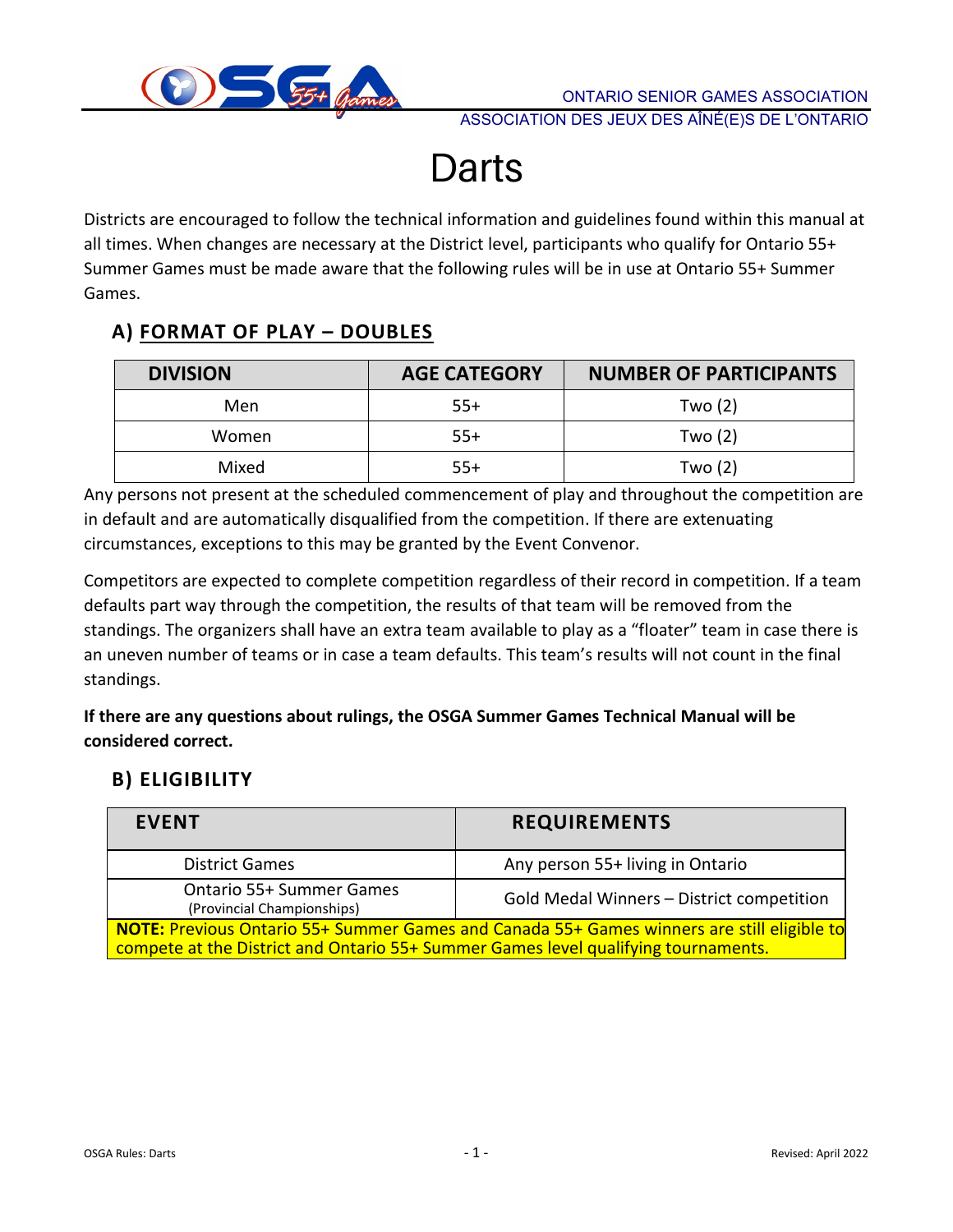## **C) TOURNAMENT SET-UP**

- 1. Play will be Round Robin format, followed by a playoff, if time permits.
- 2. If possible, playoffs will consist of a Medal Round and a Consolation Round. The split will be determined by the number of teams participating. No more than 8 teams will qualify for the Medal Rounds.
- 3. Each player is to play three (3) legs per game, One (1) point per game each. Total points at the end of the tournament determine the winner.
- 4. A maximum time limit of fifteen (15) minutes per leg should be set and each game (3 legs) has a time limit of 45 minutes. If both players are forty (40) or below and run out of time, then one (1) dart from each player shall be thrown for closest to the bull to decide the leg.
- 5. At the Regional and Provincial level, all games will be played to 501 points for Men. Mixed and Women will be played to 401. There is no double in to start but plays must double out to finish.
- 6. The number of boards available and the number of teams entered will determine the number of points per game and the number of games per match so that the round robin and playoffs can be completed in the allotted time.

## **D) Determining the Winners**

- 1. Placings in the Round Robin will determine seeding for the playoff format.
- 2. If at the conclusion of the Round Robin, there is a tie for placings, the following procedure will be used to break the tie:
	- a. Results of head to head games;
	- b. If necessary, the points scored for divided by the points scored against with the highest quotient winning
	- c. If necessary, then an extra game of 301 should be played between the teams that are tied.

## **E) AWARDS**

| Gold (6)   | One per team member, per division |
|------------|-----------------------------------|
| Silver (6) | One per team member, per division |
| Bronze (6) | One per team member, per division |

#### **F) RULE SOURCE**

The provisions of the laws of Darts shall apply as they appear in National Darts Federation Rulebook, with the exceptions listed under "Tournament Set-Up" and "Dart Rules Summary."

Websites: [www.ndfc.ca-](http://www.ndfc.ca/) (see Rules under menu)

[www.dartsontario.com](http://www.dartsontario.com/)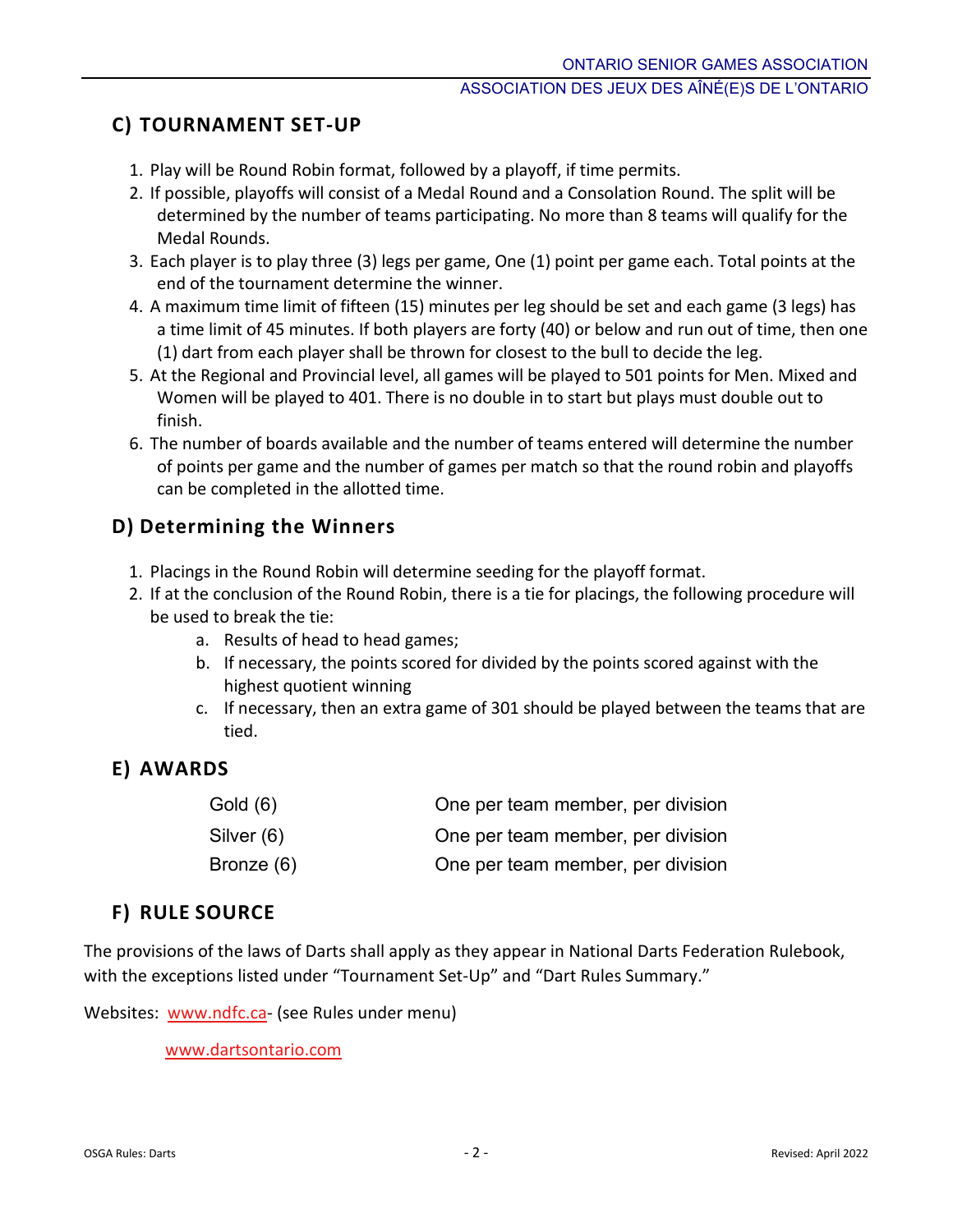## **G) EVENT REQUIREMENTS**

| Equipmen |  |  |  |
|----------|--|--|--|
|          |  |  |  |

- **1.** 1. Modern darts are made almost entirely of brass, varying in shape and size. However, to be efficient, a dart should have a sharpened point made of steel, a barrel to give a good grip for the fingers and a paper, feather or molded plastic flight.
	- 2. The dartboard in most general use is the clock board, which is divided by wires into twenty (20) equal segments, each numbered from One to Twenty (20).
	- 3. The board should be fixed at a height of five (5) feet eight (8) inches (1.7 meters) from its center point to the floor.
	- 4. It should be firmly fixed so that its center point is five (5) feet eight (8) inches (1.73 meters) above the ground, with the twenty (20) division uppermost. An imaginary line running through the middle of the twenty (20) division to the floor should be vertical.
- **Facilities** 1. The length of "throw" is 7' 9 <sup>3</sup>/4" feet (2.93 meters) from the face of the board and a suitable mark should be made on the floor. This mark should be three (3) feet (0.91 meters) long running parallel to the board and the face of the line nearest the board is considered the toe line and must not be over-trodden.

## **H) OFFICIALS**

The OSGA requires at minimum the following major officials for Ontario 55+ Summer Games:

For District Games, the following are only a suggestion. Participation numbers and availability of volunteers may result in fewer officials being required. Districts are encouraged to try to have the necessary officials to run the event successfully.

- 1. One (1) Activity Convenor
- 2. Two (2) Official Scorekeepers

The host committee will ensure that all major officials have the required qualifications as specified by OSGA at least one (1) year prior to OSGA Ontario 55+ Summer Games. The host committee is also responsible for any other officials needed to run this event.